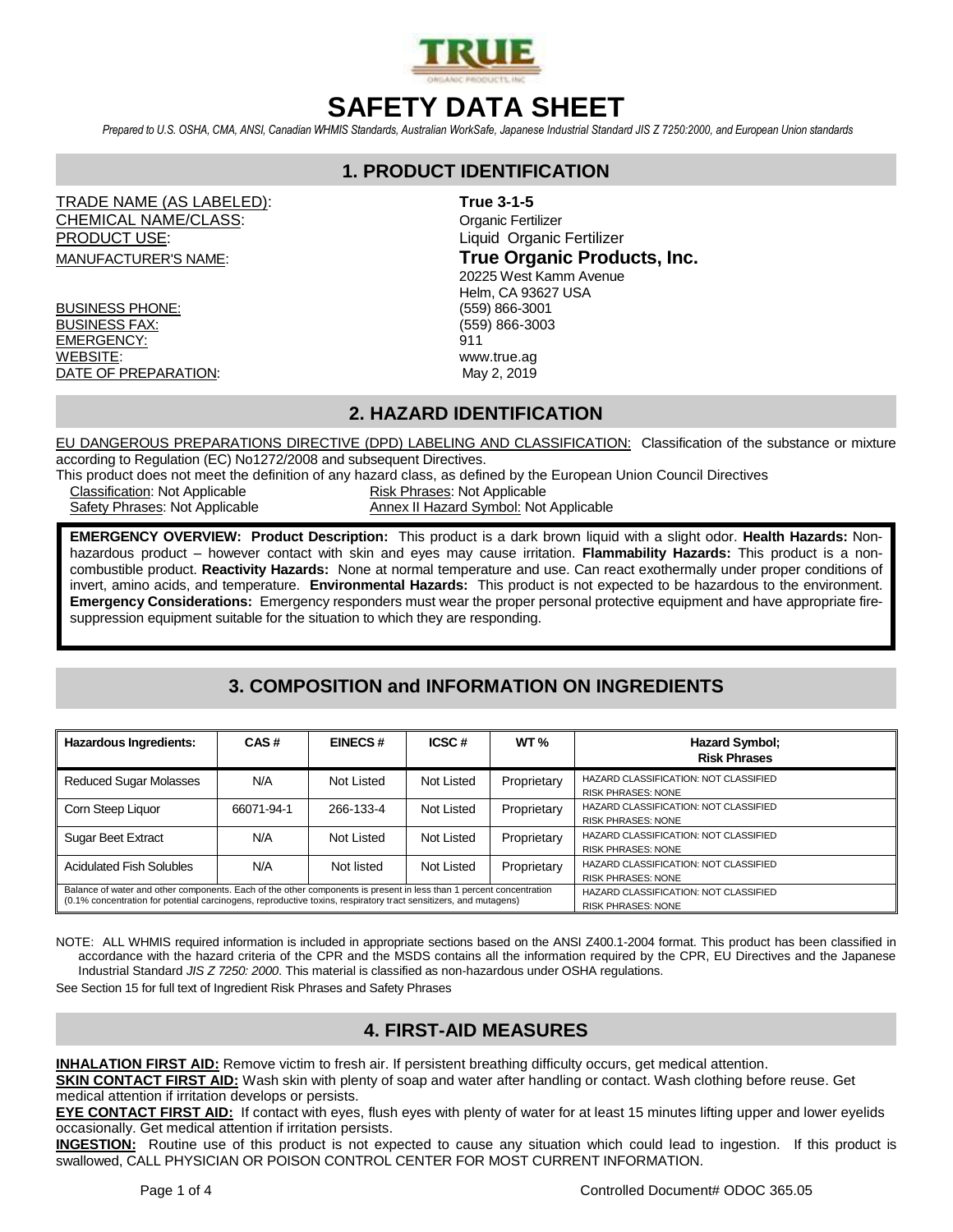

# **SAFETY DATA SHEET**

If professional advice is not available, do not induce vomiting. Never induce vomiting or give diluents (milk or water) to someone who is unconscious, having convulsions, or unable to swallow.

**MEDICAL CONDITIONS AGGRAVATED BY EXPOSURE:** None known

**RECOMMENDATIONS TO PHYSICIANS:** Treat symptoms and eliminate overexposure.

## **5. FIRE-FIGHTING MEASURES**

**FLASH POINT:** Not Combustible at temperatures lower than 400ºF. No data available for temperatures greater than 400ºF.

**AUTOIGNITION TEMPERATURE:** Not Applicable

**FLAMMABLE LIMITS (in air by volume, %):**

Lower Not Applicable, Upper Not Applicable

**FIRE EXTINGUISHING MATERIALS:** Use fire extinguishing materials appropriate for surrounding fire including water spray (for cooling), dry extinguishing media, carbon dioxide, foam.

**UNUSUAL FIRE AND EXPLOSION HAZARDS:** This product has no unusual fire or explosion hazards.

Explosion Sensitivity to Mechanical Impact: Not Sensitive

Explosion Sensitivity to Static Discharge: Not Sensitive

**SPECIAL FIRE-FIGHTING PROCEDURES:** Incipient fire responders should wear eye protection. Structural firefighters must wear Self-Contained Breathing Apparatus and full protective equipment. Isolate materials not yet involved in the fire and protect personnel. Move containers from fire area if this can be done without risk; otherwise, cool with carefully applied water spray. If possible, prevent runoff water from entering storm drains, bodies of water, or other environmentally sensitive areas.

#### **6. ACCIDENTAL RELEASE MEASURES**

**SPILL AND LEAK RESPONSE:** Pickup material for reuse, recycling or disposal.

### **7. HANDLING and STORAGE**

**WORK PRACTICES AND HYGIENE PRACTICES:** Handle in accordance with good industrial hygiene and safety practices. **STORAGE AND HANDLING PRACTICES:** Avoid contact with eyes, skin and clothing. Whenever possible, store at temperatures less than 80°F.

### **8. EXPOSURE CONTROLS - PERSONAL PROTECTION**

**VENTILATION AND ENGINEERING CONTROLS:** Use with adequate ventilation to ensure exposure levels are maintained below the limits provided below. Use local exhaust ventilation to control airborne dust. **EXPOSURE LIMITS/GUIDELINES:**

| <b>Component Name</b>           | CAS#       | <b>ACGIH-TLV's</b> | <b>OSHA PEL's</b> | <b>NIOSH-TLV's</b> | Other      |
|---------------------------------|------------|--------------------|-------------------|--------------------|------------|
| <b>Reduced Sugar Molasses</b>   | N/A        | Not Listed         | Not Listed        | Not Listed         | Not Listed |
| Corn Extract                    | 66071-94-1 | Not Listed         | Not Listed        | Not Listed         | Not Listed |
| <b>Sugar Beet Extract</b>       | N/A        | Not Listed         | Not Listed        | Not Listed         | Not Listed |
| <b>Acidulated Fish Solubles</b> | N/A        | Not Listed         | Not Listed        | Not Listed         | Not Listed |

NE = Not Established. NIC = Notice of Intended Change See Section 16 for Definitions of Terms Used.

Currently, International exposure limits are established for the components of this product. Please check with competent authority in each country for the most recent limits in place.

*The following information on appropriate Personal Protective Equipment is provided to assist employers in complying with OSHA regulations found in 29 CFR Subpart I (beginning at 1910.132) or equivalent standard of Canada, or standards of EU member states (including EN 149 for respiratory PPE, and EN 166 for face/eye protection), and those of Japan. Please reference applicable regulations and standards for relevant details.*

**RESPIRATORY PROTECTION:** Respiratory protection is generally not needed for normal handling. If necessary, use only respiratory protection authorized in the U.S. Federal OSHA Respiratory Protection Standard (29 CFR 1910.134), equivalent U.S. State standards, Canadian CSA Standard Z94.4-93, the European Standard EN149, or EU member states.

EYE PROTECTION: Safety glasses as handling or use conditions require. If necessary, refer to U.S. OSHA 29 CFR 1910.133, Canadian Standards, and the European Standard EN166, Australian Standards, or relevant Japanese Standards.



 **NFPA RATING**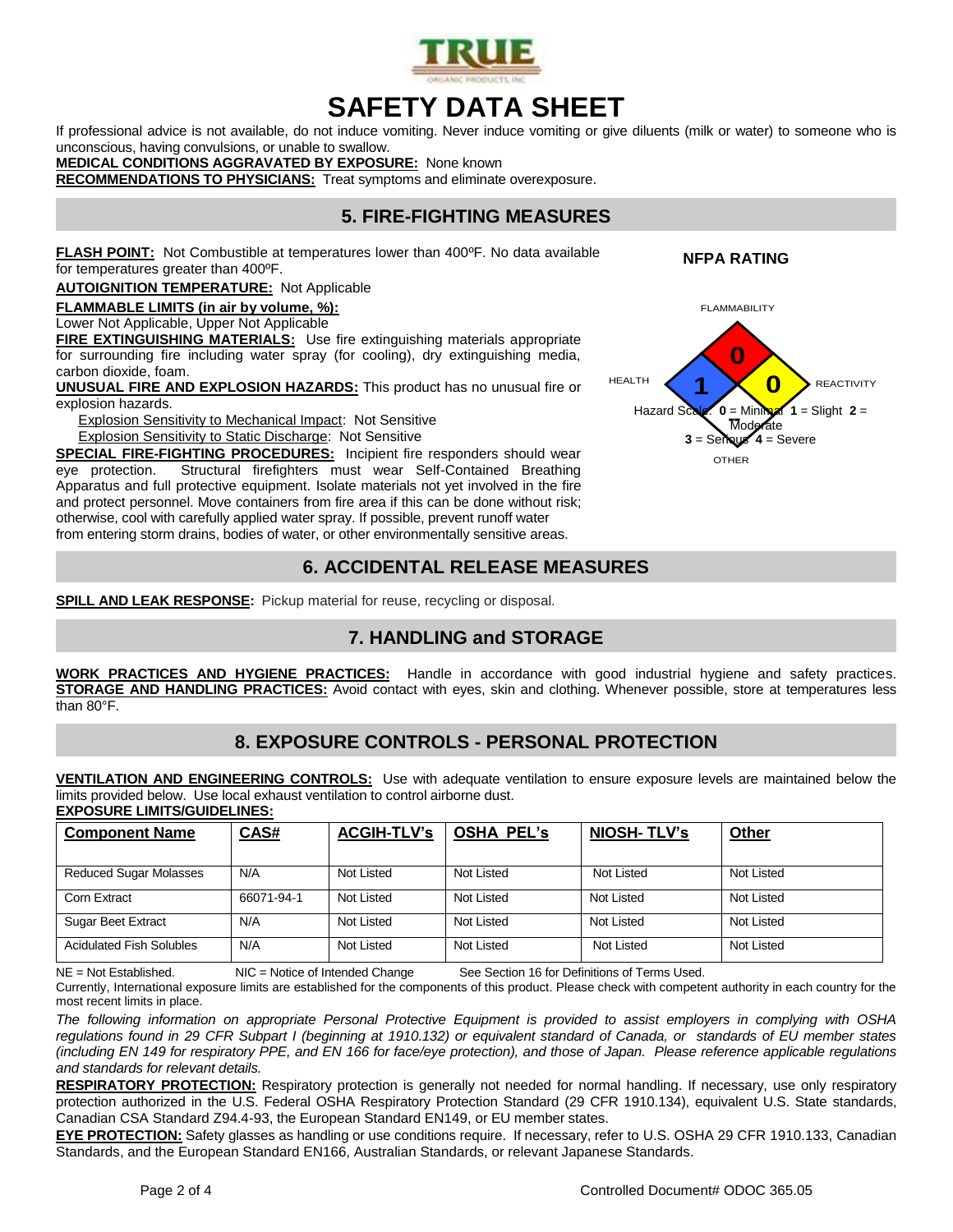

# **SAFETY DATA SHEET**

**HAND PROTECTION:** As appropriate to minimize skin contact. If necessary, refer to U.S. OSHA 29 CFR 1910.138, the European Standard DIN EN 374, the appropriate Standards of Canada, Australian Standards, or relevant Japanese Standards.

**BODY PROTECTION:** As needed to minimize contact. If necessary, refer to appropriate Standards of Canada, or appropriate Standards of the EU, Australian Standards, or relevant Japanese Standards. If a hazard of injury to the feet exists due to falling objects, rolling objects, where objects may pierce the soles of the feet or where employee's feet may be exposed to electrical hazards, use foot protection, as described in U.S. OSHA 29 CFR 1910.136.

## **9. PHYSICAL and CHEMICAL PROPERTIES**

**VAPOR DENSITY:** No Data **EVAPORATION RATE (n-BuAc=1):** No Data **SPECIFIC GRAVITY @ 20C:** 1.3 **SOLUBILITY IN WATER:** Completely soluble **VAPOR PRESSURE, mm Hg @ 20°C (68F):** No Data **pH:** 6-7

**APPEARANCE, ODOR and COLOR:** This product is a dark brown liquid with a slight odor.

### **10. STABILITY and REACTIVITY**

**STABILITY**: Stable. **DECOMPOSITION PRODUCTS:** Thermal degradation produces carbon dioxide and carbon monoxide. **MATERIALS WITH WHICH SUBSTANCE IS INCOMPATIBLE:** None known **POSSIBILITY OF HAZARDOUS REACTIONS**: Will not occur. **CONDITIONS TO AVOID:** None

### **11. TOXICOLOGICAL INFORMATION**

**TOXICITY DATA:** No Data Available

**SUSPECTED CANCER AGENT:** The following components of this product are listed by agencies tracking the carcinogenic potential of chemical compounds as follows: None known

**IRITANCY OF PRODUCT:** Contact of this product can cause skin and eye irritation.

**SENSITIZATION TO THE PRODUCT:** This product is not known to cause human skin or respiratory sensitization.

**REPRODUCTIVE TOXICITY INFORMATION:** Listed below is information concerning the effects of this product and its components on the human reproductive system.

Mutagenicity: The components of this product are not reported to produce mutagenic effects in humans.

Embryotoxicity: The components of this product are not reported to produce embryotoxic effects in humans.

Teratogenicity: The components of this product are not reported to produce teratogenic effects in humans.

Reproductive Toxicity: The components of this product are not reported to produce reproductive effects in humans. .

### **12. ECOLOGICAL INFORMATION**

ALL WORK PRACTICES MUST BE AIMED AT ELIMINATING ENVIRONMENTAL CONTAMINATION. **ENVIRONMENTAL FATE:** This material is not expected to be hazardous to the environment. **ENVIRONMENTAL TOXICITY:** This material is not expected to be toxic to aquatic life.

## **13. DISPOSAL CONSIDERATIONS**

**PREPARING WASTES FOR DISPOSAL:** Waste disposal must be in accordance with appropriate U.S. Federal, State, and local regulations, those of Canada, Australia, EU Member States and Japan.

### **14. TRANSPORTATION INFORMATION**

#### **US DOT, IATA, IMO, ADR:**

**U.S. DEPARTMENT OF TRANSPORTATION (DOT) SHIPPING REGULATIONS:** This product is not classified as dangerous goods, per U.S. DOT regulations, under 49 CFR 172.101. NON-REGULATED

TRANSPORT CANADA, TRANSPORTATION OF DANGEROUS GOODS REGULATIONS: This product is not classified as Dangerous Goods, per regulations of Transport Canada.

INTERNATIONAL AIR TRANSPORT ASSOCIATION (IATA): This product is not classified as Dangerous Goods, by rules of IATA:

INTERNATIONAL MARITIME ORGANIZATION (IMO) DESIGNATION: This product is not classified as Dangerous Goods by the International Maritime Organization.

EUROPEAN AGREEMENT CONCERNING THE INTERNATIONAL CARRIAGE OF DANGEROUS GOODS BY ROAD (ADR): This product is not classified by the United Nations Economic Commission for Europe to be dangerous goods.